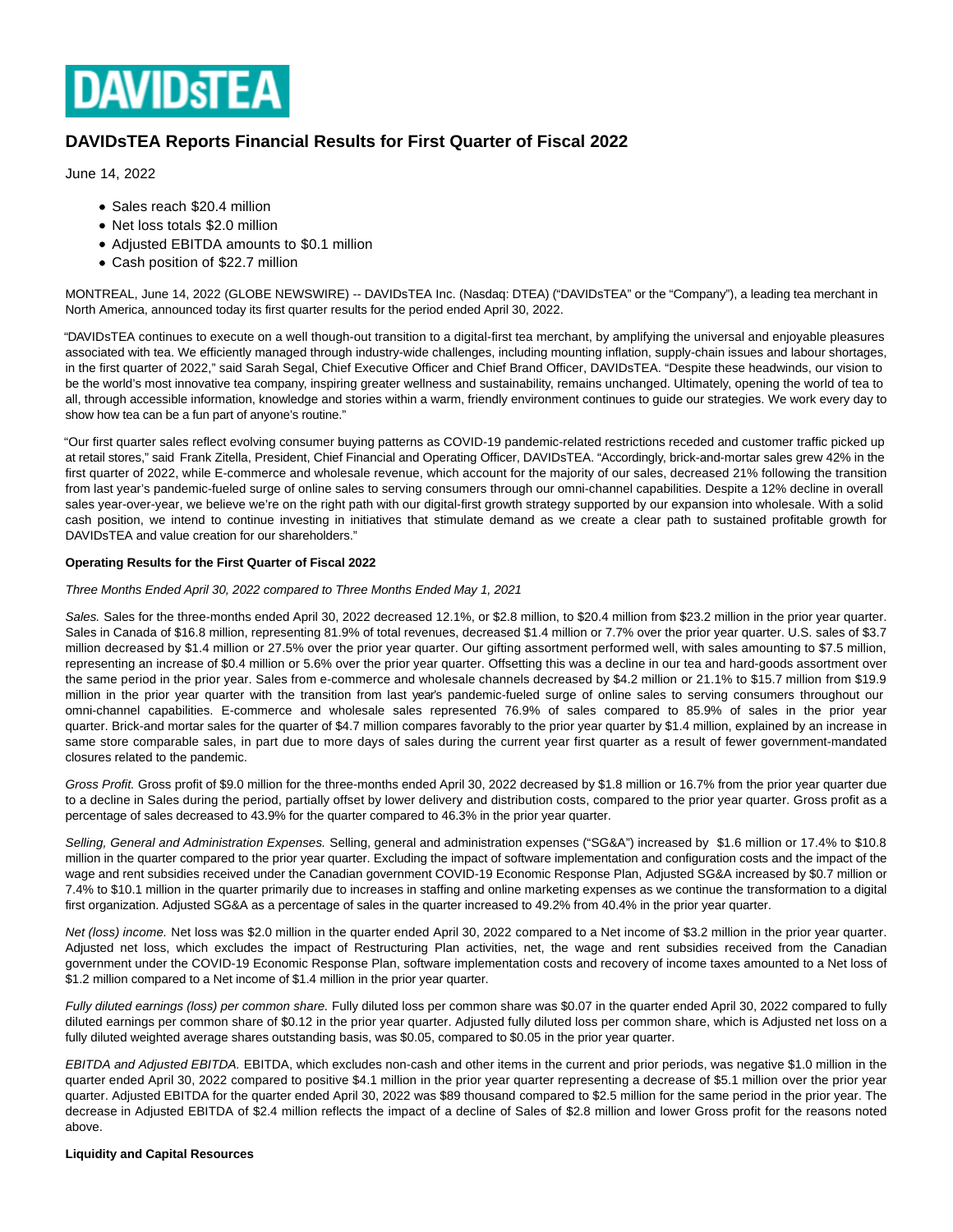As at April 30, 2022, we had \$22.7 million of cash held by major Canadian financial institutions.

Working capital was \$42.0 million as at April 30, 2022, compared to \$43.4 million as at January 29, 2022. The decrease in working capital of \$1.4 million is explained by a decrease in current assets of \$4.8 million that was partially offset by a decrease in current liabilities of \$3.4 million.

Our working capital requirements are for the purchase of inventory, payment of payroll and other operating costs, including software purchases and implementation costs. Our working capital requirements fluctuate during the year, rising in the second and third fiscal quarters as we take title to increasing quantities of inventory in anticipation of our peak selling season in the fourth fiscal quarter. We fund our operating, capital and working capital requirements from a combination of cash on hand and cash provided by operating activities.

As at April 30, 2022, the Company has financial commitments in connection with the purchase of goods and services that are enforceable and legally binding on the Company, amounting to \$12.5 million, net of \$862 thousand of advances, which are expected to be discharged within 12 months.

# **Condensed Consolidated Financial Data**

(Canadian dollars, in thousands, except per share information)

|                                                                    | For the three months ended |             |                |  |
|--------------------------------------------------------------------|----------------------------|-------------|----------------|--|
|                                                                    | April 30,<br>2022          |             | May 1,<br>2021 |  |
| Sales                                                              | \$<br>20,435               | \$          | 23,249         |  |
| Cost of sales                                                      | 11,471                     |             | 12,481         |  |
| Gross profit                                                       | 8,964                      |             | 10,768         |  |
| Selling, general and administration expenses                       | 10,806                     |             | 9,194          |  |
| Restructuring plan activities, net                                 |                            |             | (1,602)        |  |
| Results from operating activities                                  | (1,842)                    |             | 3,176          |  |
| Finance costs                                                      | 171                        |             | 10             |  |
| Finance income                                                     | (39)                       |             | (55)           |  |
| Net (loss) income                                                  | \$<br>(1,974)              | \$          | 3,221          |  |
| EBITDA <sup>1</sup>                                                | \$<br>(976)                | \$          | 4,126          |  |
| Adjusted EBITDA <sup>1</sup>                                       | 89                         |             | 2,505          |  |
| Adjusted SG&A expenses 1                                           | 10,051                     |             | 9,395          |  |
| Adjusted operating (loss) income 1                                 | (1,087)                    |             | 1,373          |  |
| Adjusted net (loss) income 1                                       | \$<br>(1,219)              | \$          | 1,418          |  |
| Basic (loss) income per common share                               | \$<br>(0.07)               | \$          | 0.12           |  |
| Fully diluted (loss) income per common share                       | (0.07)                     |             | 0.12           |  |
| Adjusted fully diluted (loss) income per common share <sup>1</sup> | \$<br>(0.05)               | \$          | 0.05           |  |
| Gross profit as a percentage of sales                              | 43.9%                      |             | 46.3%          |  |
| SG&A expenses as a percentage of sales                             | 52.9%                      |             | 39.5%          |  |
| Adjusted SG&A expenses as a percentage of sales <sup>1</sup>       | 49.2%                      |             | 40.4%          |  |
| Cash flows (used in) provided by operating activities              | \$<br>(1,678)              | \$          | 1,307          |  |
| Cash flows used in financing activities                            | (749)                      |             | (183)          |  |
| (Decrease) increase in cash during the period                      | (2, 427)                   |             | 1,124          |  |
| Cash, end of period                                                | \$<br>22,680               | \$          | 31,321         |  |
|                                                                    | April 30,                  | January 29, |                |  |
| As at                                                              | 2022                       |             | 2022           |  |
| Cash                                                               | \$<br>22,680               | \$          | 25,107         |  |
| Accounts and other receivables                                     | 3,197                      |             | 3,209          |  |
| Prepaid expenses and deposits                                      | 4,479                      |             | 4,142          |  |
| Inventories                                                        | 28,359                     |             | 31,048         |  |
| Trade and other pavables                                           | \$<br>8.966                | \$          | 12.300         |  |

1 Please refer to "Use of Non-IFRS Financial Measures" in this press release.

# **Use of Non-IFRS Financial Measures**

 $\overline{\phantom{a}}$  , we can consider the constant of  $\overline{\phantom{a}}$ 

This press release includes "non-IFRS financial measures" defined as including: 1) EBITDA and Adjusted EBITDA, 2) Adjusted operating (loss) income, 3) Adjusted SG&A expenses, 4) Adjusted net (loss) income, 5) Adjusted fully diluted (loss) earnings per common share and 6) Adjusted SG&A expenses as a percentage of sales. These non-IFRS financial measures are not defined by or in accordance with IFRS and may differ from similar measures reported by other companies. We believe that these non-IFRS financial measures provide knowledgeable investors with useful information with respect to our historical operations. We present these non-IFRS financial measures as supplemental performance measures because